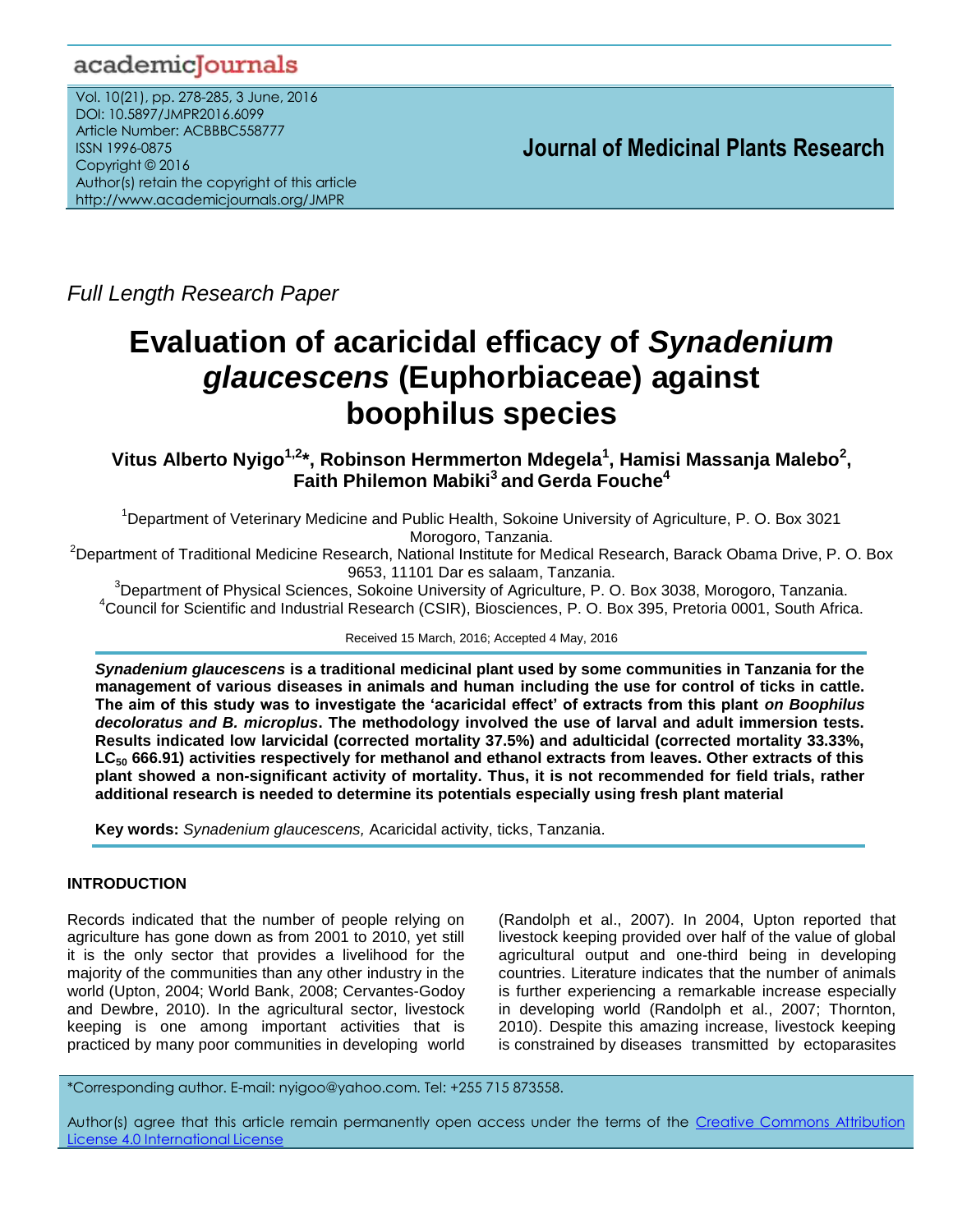(Njoroge et al., 2006). The harmful effects of ectoparasites on the productivity of livestock are well documented (Bagavan et al., 2009, Gazim et al., 2011). Ticks and tick-borne diseases are important causes of losses to the livestock industry, in particular, the production of cattle and small ruminants in tropical and subtropical areas. The diseases are associated with a reduction in productivity, fertility and in some instances may result in the death of an animal (Bagavan et al., 2009; Gazim et al., 2011). A worldwide loss due to diseases transmitted by ticks and the costs of tick control is very high (Minjauw and McLeod*,* 2003). The economic importance of ticks is principally due to the ability to transmit a wide spectrum of pathogenic microorganisms, such as protozoa, rickettsiae, spirochaetes, and viruses.

In Africa, tick-borne protozoan diseases (e.g. theileriosis and babesiosis) and rickettsial diseases *e.g.* anaplasmosis and heartwater (cowdriosis) are the main health and management problems of domestic ruminants. Tick-borne diseases that are reported to affect livestock productivity in the East African Region include East Coast Fever, anaplasmosis, babesiosis and cowdriosis (McCosker et al., 1993; Kagaruki et al., 1996). In Tanzania, tick-borne diseases contribute to over 72% of the annual cattle mortality (Mtei and Msami, 1996; Kivaria, 2007). Ticks from the genus Boophilus are important due to their ability to transmit pathogens in cattle such as *Anaplasma marginale*, *Babesia bigemina*, *Brucella ovis*, *Babesia trautmanni* and *Borrelia theileri*.

Control of ticks aims at either eradication or prevention and has for a long time depended much on chemical control mainly synthetic chemicals. Main methods of applications include regular dipping of animals and sprays. Despite these novel efforts of control means, ticks control experiences many challenges, which include a rampant development of resistance against common control chemicals such as synthetic pyrethroids, organophosphates, and amitraz. The building and maintenance of dipping tanks or sprays and the purchasing of acaricides for tick control and therapeutic agents hike farmer's production costs.

This situation is pressing for concerted efforts to search for novel effective and eco-friendly anti-tick natural products. Natural sources especially plants are believed to be arsenals of such control agents and due to their versatile application; they are currently the main target. A study from Korea for example with a detailed analysis of ethnoveterinary plants revealed 143 medicinal plants in use for treatment of cattle diseases (Song and Kim, 2010). While some laboratory tests results report moderate toxic effects of herbal plants on adult ticks and larvae (Bagavan et al., 2009). Some plants reveal significant activity against economically important tick species including species resistant to acaricides (Borges et al., 2003; Sunil et al., 2013; Ghosh et al., 2013; Nawaz et al., 2015).

This study was therefore conceived to assess the

activity of crude plant extracts from *S. glaucescens* against cattle ticks of the genus *Boophilus.* This plant has been reported to possess various pharmacological and insecticidal activities especially on its use as anti-ticks and in the post-harvest grain storage by local communities. However, there are no scientific reports regarding its acaricidal potentials against ticks. Nonetheless, other species of this genus have indicated good pesticidal activities against various ectoparasites (Bagavan et al., 2009; Hassan et al., 2012), thus building a base for investigating this plant species.

#### **MATERIALS AND METHODS**

#### **Plant materials**

Plant materials (leaves and root barks) of *S. glaucescens* Pax were harvested from Mufindi District in Tanzania during May and August 2012. The World Health Organization (WHO, 2003) guideline on Good Agricultural and Collection Practices (GACP) for medicinal plants was used. Thus, roots were dried at room temperature while some minor modifications were considered for leaves in which drying was effected in place with half day shade and half day sun because leaves of this plant contain a large amount of latex (Nyigo et al., 2015). The dried plant materials were pulverized and then subjected to extraction using solvents with different polarities sequentially in ascending order starting with hexane, dichloromethane, ethyl acetate, methanol and ultimately water. After filtration, the extracts were dried *in vacuum* and in a freeze dryer to obtain different organic and water extracts, respectively (Table 1).

#### **Ticks collection for adulticidal testing**

Tests of plant extracts against adult ticks were conducted at the Faculty of Veterinary Medicine, Department of Veterinary Medicines and Public Health of the Sokoine University of Agriculture (SUA). Engorged adult ticks (*Boophilus decoloratus)* were collected from naturally infested cattle pastured on local freelance grazing from different areas of Morogoro and Coast regions in Tanzania. During collection, the researchers first enquired information on the application of acaricides to ensure that none has been applied 45 days before tick collection (Rosado-Aguilar et al., 2010, Gazim et al., 2011). Ticks were then washed with water and dried with a paper towel and were subjected into different groups for testing and control.

#### **Adult ticks for larva production**

Test of extracts against larvae was conducted at the University of Free State, South Africa. Fully engorged female ticks *B. microplus* and *B. decoloratus* were received from Clinvet International on 7 July, 2014. They were washed with tap water, dried and distributed into 5 conical flasks containing 20 females each. The flasks were incubated at 26 ±2°C at a Relative Humidity of >70% for oviposition and hatching, and the hatch date was determined to be the  $26<sup>th</sup>$  of August 2014. Testing was performed between 17 and 25 days post hatching.

#### **Sample preparation**

Required weights of extract were prepared and dissolved using appropriate solvents. For organic extracts, the decision of solvent to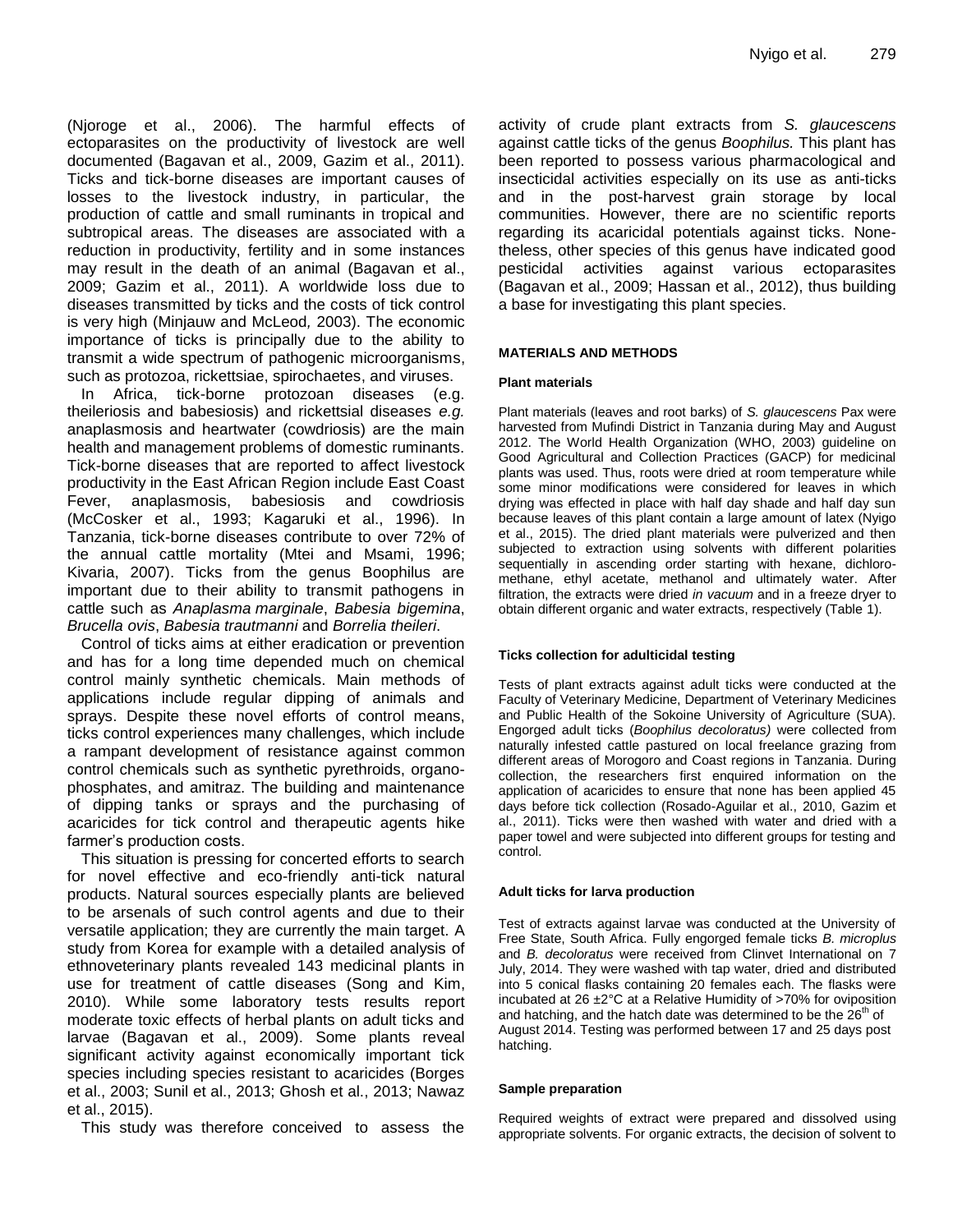| <b>Codes</b> | <b>Plant part</b> | <b>Extract type</b>                                                                                                                    |
|--------------|-------------------|----------------------------------------------------------------------------------------------------------------------------------------|
| <b>RDCM</b>  | Root              | Dichloromethane (DCM) extract of root prepared by extracting plant with DCM, after the plant<br>materials extracted by Hexane          |
| Rwater       | Root              | Water extract of the root after sequential extraction with Hexane, DCM, EtOAc, MeOH; and plant<br>residue extracted with water $(H2O)$ |
| <b>LDCM</b>  | Leaves            | DCM extract of the leaves prepared by extracting plant with DCM, after the plant materials having<br>been extracted by Hexane          |
| <b>LMeOH</b> | Leaves            | MeoH extract of leaves prepared after sequential extraction with DCM, EtOAc, and plant residue<br>extracted with MeoH                  |
| Lwater       | Leaves            | Water extract of the leaves after sequentially extracted with hexane, DCM, ethyl acetate and MeoH                                      |
| LEtoH        | Leaf              | Ethanol Extract; fresh ground dried leaves extracted with ethanol                                                                      |
| REtoH        | Root              | Ethanol Extract; fresh ground root barks extracted with ethanol                                                                        |

| Table 1. Types of extracts of S. glaucescens and their codes. |  |
|---------------------------------------------------------------|--|
|---------------------------------------------------------------|--|

use was reached after trials between DMSO and Tween 80. Since the solubility of extracts in DMSO was very low (Figure 1a), Tween 80 was chosen to be the dissolution solvent for organic extracts due its relatively better solubility (Figure 1b). Aqueous extracts were dissolved in distilled water while organic extracts were dissolved in 2% tween in distilled water. With aqueous extracts, the required amount of distilled water was measured and directly poured in the sample while for organic extract samples, the process involved first dissolving an extract in a known amount of tween 80 and diluted with distilled water to make the required volume of a solvent and in both cases, dissolutions were assisted by warming in a water bath. The controls composed of two solvents; 2% tween 80 in distilled water for organic extracts and 100% distilled water for aqueous extracts.

#### **Larval immersion test (LIT)**

Larvae obtained from the engorged female ticks of *B. microplus,* and *B. decoloratus* were rested unfed for 16 to 25 days after hatchability (Gazim et al., 2011). Approximately 200 larvae were placed between two round Whatman no 1 filter papers (diameter 120 mm) to form a larvae sandwich, placed in a pie plate. Ten milliliters of 1% solution from plant extracts was then poured over the larvae sandwich to expose them to the solution. Each run also included a positive control (300 ppm -Field concentration of Chlorfenvinphos- Supadip 30% m/v) and a negative control (diluent). After 30 min, excess solution was drained from the filter paper sandwich, then approximately 100 larvae were transferred to a clean filter paper (Whatman no 1, diameter 250 mm) envelop which was crimped closed as well as taped with masking tape over the crimped area to ensure that larvae cannot escape.

The envelopes were then placed in an incubator at a temperature of 26 ± 2°C and RH ≥70% for 72 h. After 72 h each envelope was opened and turned over to allow dead larvae to fall onto a clean filter paper circle (Whatman no 1, diameter 250 mm). Live larvae still clinging to the filter paper envelope were counted by squashing each larva counted onto the filter paper envelope. Then the filter paper containing dead larvae was inspected for any possible live larvae, which were also counted as live and picked up with a masking tape strip. The remaining larvae were then considered dead. Both counts were documented on a datasheet and transferred to a spreadsheet. Efficacy of extract to kill the larvae was determined against a negative control (diluent) by calculating corrected mortality Abbott's formula (Abbott, 1925).

#### **Adulticidal tests through adult immersion test**

The adult immersion tests (AIT) as described by Drummond et al. (1976) and Holdsworth et al. (2006) was adopted with some modification for acaricidal activity tests of crude extracts of plant materials from *S. glauscence* against *B. decoloratus* adult ticks. Ticks were grouped into four groups each with 12 engorged female ticks, three treated with different concentrations (triplicates) and one negative control. Both treatment and control groups were place in perforated cloth specially made to be able to hold the ticks while allowing them to be in contact with solvents (Figure 2). The ticks were then immersed for five minutes in 20 ml of the diluted crude extract with tween 80 and the control group immersed in tween with distilled water (Rosado-Aguilar et al., 2010) and distilled water alone. The ticks were then transferred into Petri dishes and observed for mortality for a maximum of three days at the condition of temperature and humidity described previously. The criteria used to diagnose dead ticks included the lack of movement of legs and change of cuticle color *(*Pirali-Kheirabadi and Teixeira da Silva, 2011). Efficacy of extract to kill the adult ticks was determined against negative controls, that is, distilled water for aqueous extracts and 2% tween 80 in distilled water for organic extracts by calculating Corrected mortalities

#### **Definition of test scores for crude extracts**

Definition of test scores was adopted from those reported by Rosado-Aguilar et al. (2010) as follows. Activity of crude plant extracts were classified in mean % of mortality of adult ticks and larvae at 24, 48 and 72 h as; high mortality (86-100%); relatively high mortality (71-85%); moderate mortality (56-70%); low mortality 31-55%; and non-significant activity of mortality (0-30%) (Rosado-Aguilar et al., 2010).

#### **Statistical analysis**

All data were recorded in an excel sheet and used it to perform descriptive statistics such as arithmetic means of triplicate tests and percentage mortalities of adult ticks and larvae in test and control groups. Efficacy of extract to kill the adult ticks and larvae for all extracts concentrations was calculated using Abbott's formula (Abbott, 1925).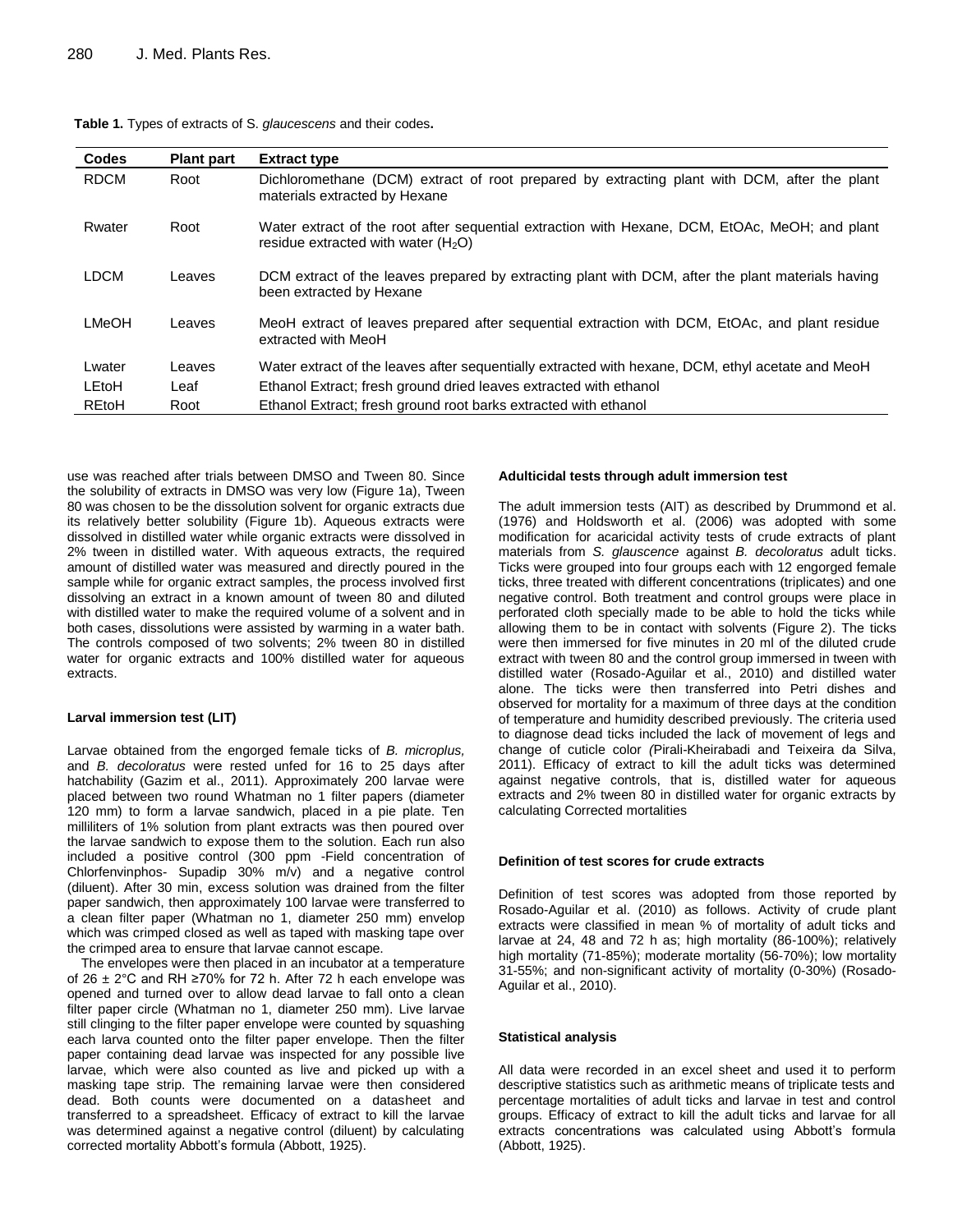| <b>Extract</b><br>type | Corrected %age Mortalities in different concentrations (mg/ml) |      |      |      |       |       |       |      |       |  |
|------------------------|----------------------------------------------------------------|------|------|------|-------|-------|-------|------|-------|--|
|                        | 24 h                                                           |      |      | 48 h |       |       | 72 h  |      |       |  |
|                        | 100                                                            | 200  | 300  | 100  | 200   | 300   | 100   | 200  | 300   |  |
| <b>REtoH</b>           | 2.86                                                           | 8.57 | 9.57 | 3.06 | 8.57  | 12.11 | 9.57  | 13.3 | 16.56 |  |
| <b>RDCM</b>            | 5.56                                                           | 5.56 | 8.57 | 5.56 | 8.57  | 12.11 | 8.57  | 9.97 | 16.56 |  |
| Rwater                 | 2.78                                                           | 5.56 | 5.56 | 2.78 | 2.78  | 5.56  | 2.78  | 5.56 | 5.56  |  |
| LEtoH                  | 9.16                                                           | 9.16 | 16.7 | 16.7 | 16.67 | 25    | 25    | 33.3 | 33.33 |  |
| <b>LDCM</b>            | 0                                                              | 0    | 8.33 | 8.33 | 16.67 | 18.21 | 16.67 | 18.2 | 18.21 |  |
| Lwater                 |                                                                | 0    |      |      |       | 0     | 9.05  | 9.05 | 16.67 |  |

**Table 2.** Corrected Mortalities (%) of ticks from Root extracts of *S. glaucescens*.

#### (Mortality in test bottles [%] - Mortality in control bottle [%])

Corrected mortality =  $\sqrt{2\pi}$ (100% - mortality in control bottle [%])

The corrected mortality results of adult ticks were then used to calculate lethal concentrations  $LC_{50}$  and  $LC_{90}$  for each extract using a graph pad Software version 5.0.

## **RESULTS**

## **Adulticidal tests**

Table 2 shows corrected percentage mortalities of adult ticks against different dried extracts of root barks and leaves of *S. glaucescens*. The minimum and highest mortalities in the last day of observation were 2.78 and 33.33%, respectively. These activities are regarded low especially when the highest mortality recorded below 50%, which appeared on the third day of the observation. However, among the extracts, the ethanol extracts from leaves was the most active (33.33%) while water extracts showed the least activity (2.78%).

Figure 3 shows the trend of mortality from day one to the third day of observation. It is evident that despite the low activity of extracts yet the tendency showed that the percentage mortality slightly increased with number of days and with increase in concentrations

Table 3 shows the lethal concentrations  $LC_{50}$  and  $LC_{90}$ of the different extracts. The high values are an indication of less effectiveness of the extracts. After 72 h, the  $LC_{50}$ of almost all of extracts are in terms of thousands except for LEtoH (666.91). This further indicates that the activities of the extracts were low including the most active amongst them.

## **Larvicidal activities**

The larvicidal activity was tested only using two extracts. Table 4 shows the larvicidal activity of methanol and water extracts from the leaves of *S. glaucescens*. Similar results are observed in the larvicidal test as indicated in

the adulticidal tests. Despite their higher susceptibility than adults (Williams et al., 2015), yet the activity of the extract against larvae was low with the highest and least mortality being 37.5 and 3.2% respectively (Table 4) with *B. decoloratus* larvae exhibiting higher resistance as compared to *B. microplus*.

## **DISCUSSION**

*Synadenium glaucescens* is known for many traditional uses including use as pesticides agent in post harvests storage. Apart from traditional utilization, no any systematic study on acaricidal activity of the crude extracts from this plant had previously been reported. The existing reports are on pesticidal activities of other species in the genus (Afonso-Cardoso et al., 2011, Hassan et al., 2012). Thus, the evaluation of this plant on its effect in ticks is being reported for the first time and was based on these traditional values of the plant species and the existing pesticidal information in the genus. The study doses in this study are high and appear different from many studies that have been done on an acaricidal activity of various plant extracts (Bagavan et al., 2009; Rosado-Aguilar et al., 2010).

This is because during trials for an establishment of concentrations, the lower doses (25 and 50 mg/ml) could not perform well thus, necessitating trials of higher concentrations. Despite high test concentrations, yet extracts showed to exhibit very low activities on the adult ticks at 24, 48 and 72 h (Table 2). This is also indicated by high values of lethal concentrations (Table 3), which imply that the extracts exhibits low acaricidal effects. Therefore, most of the extracts have been grouped to bear non-significant activities while only one extract (LEtoH) exhibit low activity on adult ticks. Though only two extracts were tested for larvae efficacy, similar results have been observed where one extract exhibited low activity and the other exhibiting non-significant activity. This low activity against larvae further justifies the low effectiveness of the extracts as acaricide because larvae have relatively high susceptibility as compared to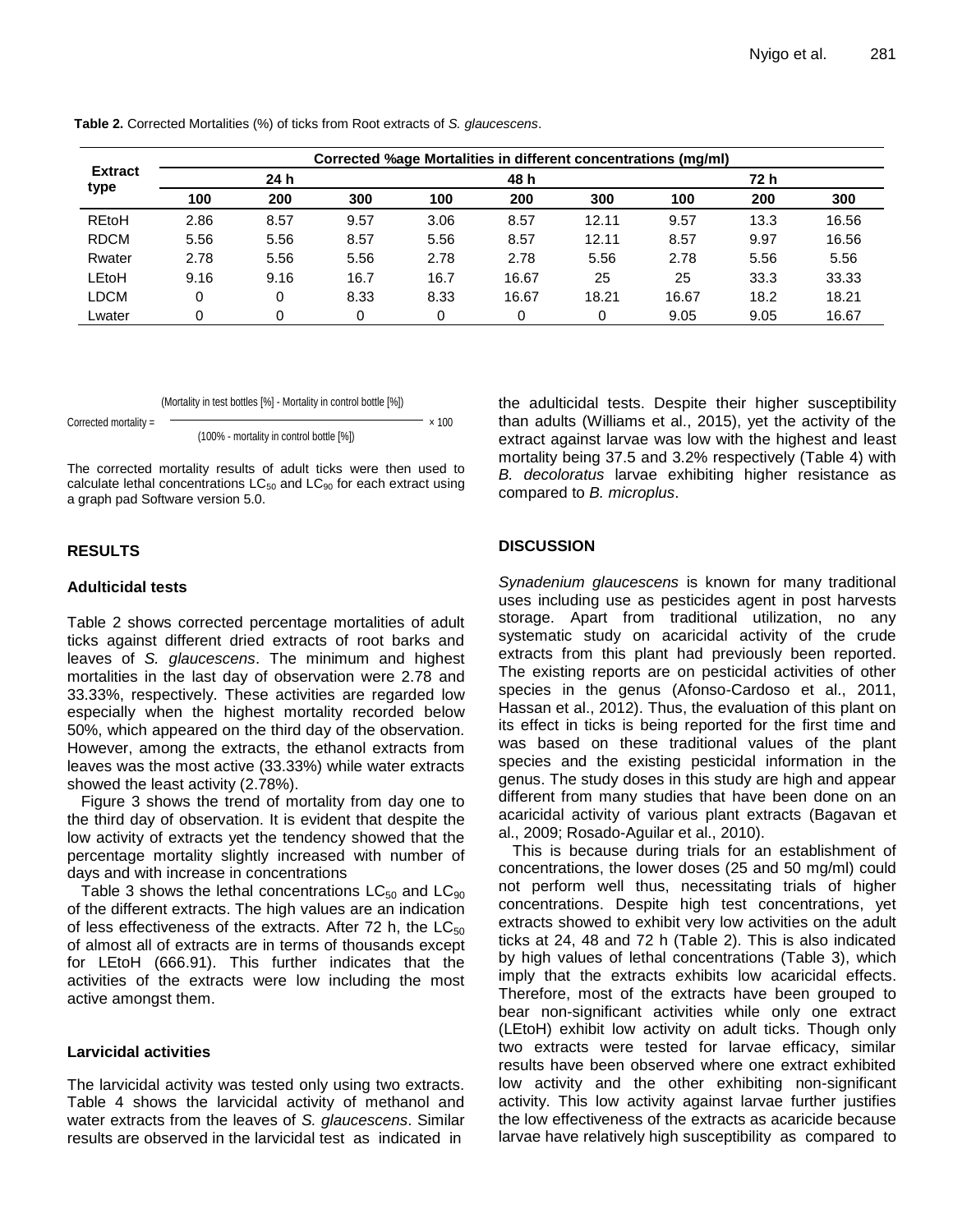|                     | LC <sub>50</sub> and LC <sub>90</sub> of Corrected %age Mortalities(CM) for Root and Leaf |           |                          |           |           |           |  |  |  |  |
|---------------------|-------------------------------------------------------------------------------------------|-----------|--------------------------|-----------|-----------|-----------|--|--|--|--|
| <b>Extract type</b> | 24 h                                                                                      |           |                          | 48 h      | 72 h      |           |  |  |  |  |
|                     | $LC_{50}$                                                                                 | $LC_{90}$ | $LC_{50}$                | $LC_{90}$ | $LC_{50}$ | $LC_{90}$ |  |  |  |  |
| REtoH               | 1481.67                                                                                   | 2673.92   | 1130.09                  | 2014.07   | 1264.26   | 2418.66   |  |  |  |  |
| <b>RDCM</b>         | 3086.16                                                                                   | 5741.96   | 1459.64                  | 2681.02   | 1158.7    | 2159.95   |  |  |  |  |
| Rwater              | 3463.79                                                                                   | 6141.49   | 3530.46                  | 6408.15   | 3463.79   | 6341.49   |  |  |  |  |
| LEtoH               | 1220.95                                                                                   | 2286.2    | 933.57                   | 1893.93   | 666.91    | 1627.29   |  |  |  |  |
| LDCM                | $\overline{\phantom{a}}$                                                                  | -         | 920.58                   | 1730.3    | 4395.24   | 9590.04   |  |  |  |  |
| ∟water              | $\overline{\phantom{0}}$                                                                  |           | $\overline{\phantom{0}}$ | ٠         | 1208.14   | 2258.01   |  |  |  |  |

**Table 3.** Lethal concentrations of Adult ticks after immersion in Root extract of *S. glaucescens.*

**Table 4.** Corrected percentage mortalities of larvae against leaf extracts of methanol and water.

| <b>Extract</b>                | Conc $(%)$                  | Total | <b>Alive</b> | Dead | Total | <b>Alive</b> | Dead | <b>Mortality</b> | CМ   |  |  |
|-------------------------------|-----------------------------|-------|--------------|------|-------|--------------|------|------------------|------|--|--|
| type                          | Larva species: B. microplus |       |              |      |       |              |      |                  |      |  |  |
| <b>LMeOH</b>                  |                             | 139   | 76           | 63   | 127   | 64           | 63   | 47.4             | 37.5 |  |  |
| LWater                        |                             | 137   | 104          | 33   | 127   | 87           | 40   | 27.7             | 14.1 |  |  |
| Larva species: B. decoloratus |                             |       |              |      |       |              |      |                  |      |  |  |
| LMeOH                         |                             | 54    | 41           | 13   | 95    | 86           | 9    | 14.8             | 5.1  |  |  |
| LWater                        |                             | 104   | 92           | 12   | 119   | 102          | 17   | 13               | 3.2  |  |  |

Conc = Concentration; CM = Corrected mortality.





Figure 1. Extract dissolves in DMSO (a) and Tween 80 (b).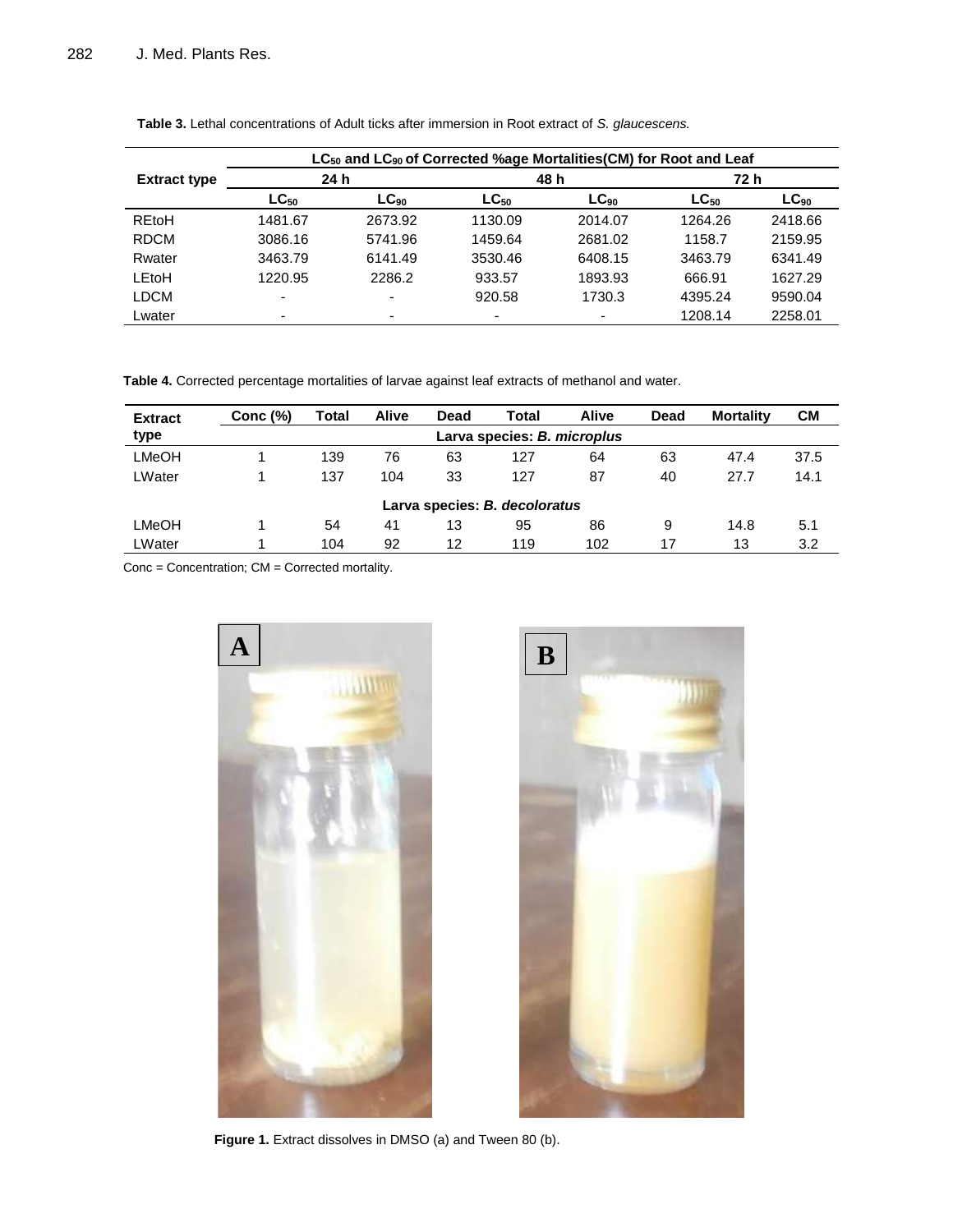

**Figure 2.** Adult tick immersion in a test and control solvents.



**Concentrations (mg/ml)/ Reading intervals (Hrs)**

**Figure 3.** Mortality trends of adult ticks in the observation intervals.

adult ticks (Williams et al., 2015). These results are quite different from researchers' expectations and the claimed traditional efficacy on post-harvest storage protections. The reason for this difference is not well understood. However, it could probably be associated with conditions at which the test materials were used. In the traditional utilization, it is common that people use the fresh plant materials, but in this case, plant materials were dried for the purpose of standardization. Some changes may have happened on the constituents during processing that resulted from operational conditions such as temperature and pH (Durairaj et al., 2009). Since the current results were observed within 72 h, the duration of observation could also have affected the results especially if the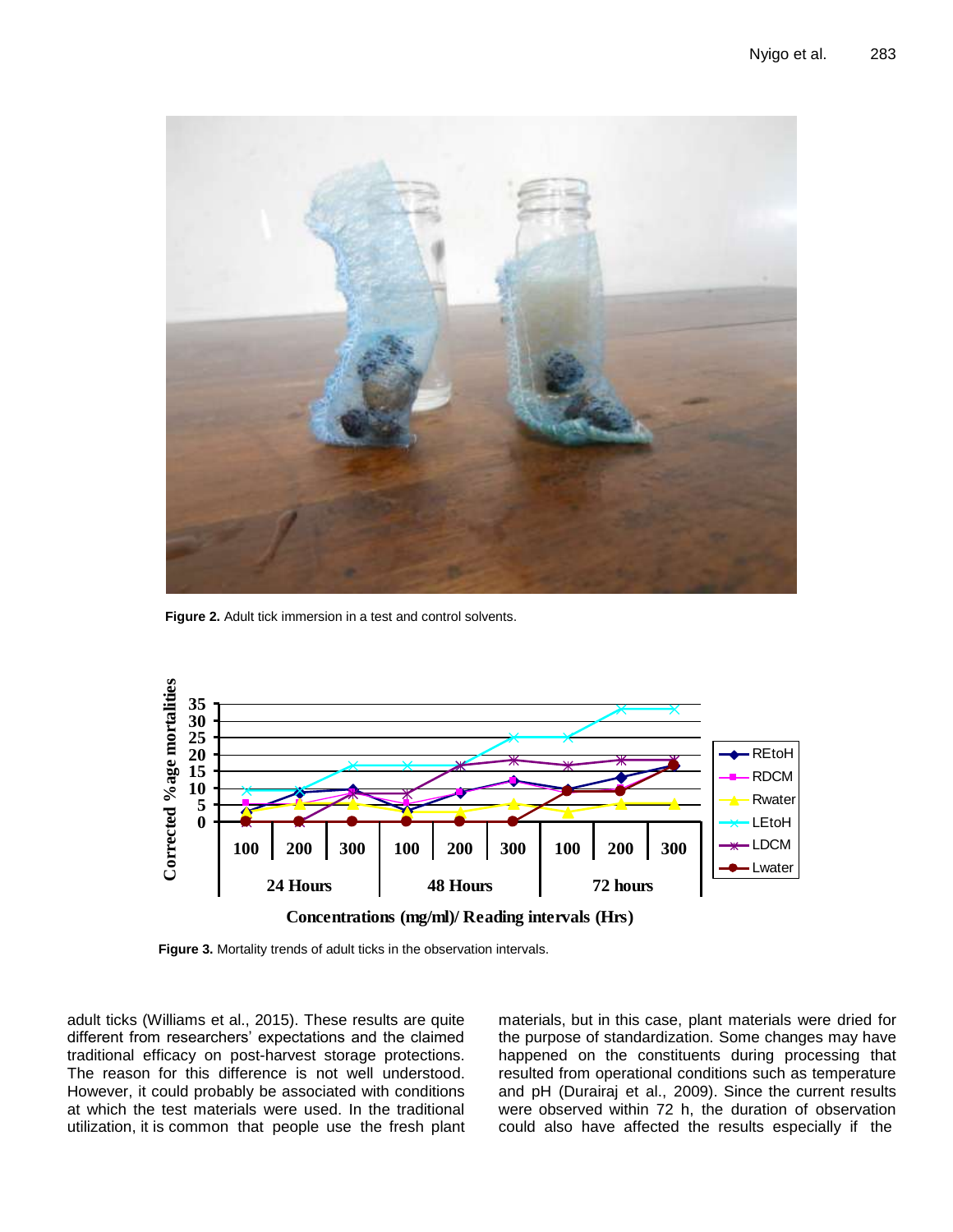product has a slow onset of acaricidal actions (Holdsworth et al., 2006). Maybe longer time observations, which have also been the case for some studies could have a different result from the current observation (Holdsworth et al., 2006; Righi et al., 2013). None of the tested extracts could kill even 50% of the test subjects despite the high dosages used. Thus, none of the plant extracts is considered effective against tested ticks species. We, therefore, suggest further research on the plant by using fresh plant materials especially leaves as the fresh leaf latex has also shown to have activities on pest (Afonso-Cardoso et al., 2011).

## **Conclusion**

Since the activity of extracts in adults and larvae were less than 50%, the extracts are concluded to exhibit low to non-significant activity against ticks under the conditions of the test described. Thus, it is not recommended for field trials, rather additional research is needed to determine its potential using fresh plant material especially those with latex.

## **Conflict of Interests**

The authors have not declared any conflict of interests.

## **ACKNOWLEDGEMENT**

The authors acknowledge the following; Carnegie Regional Initiative in Science and Education (RISE) and African Natural Products Training Network (CR-AFNNET) for funding the study. They also acknowledge the laboratory technologists at the Faculty of Science, Sokoine University of Agriculture (SUA) for assisting in the extraction of plant materials and Mtulingala village community for their assistance in harvesting the plant materials. Authors also acknowledge Adriano Kindamba for identification of tick species, Daudi Mwangoka for assisting in the collection of ticks from the fields and Dr. Shaban Mshamu, for assisting in the identification and counting of dead ticks

## **REFERENCES**

- Abbott WS (1925). A method of computing the effectiveness of an insecticide. J. Econ. Entomol. 18(1):265-267.
- Afonso-Cardoso SR, Silva CV, Ferreira MS, Souza MA (2011). Effect of the *Synadenium carinatum* latex lectin (ScLL) on Leishmania (Leishmania) amazonensis infection in murine macrophages. Exp. Parasitol. 128(1):61-67.
- Bagavan A, Kamaraj C, Elango G, Zahir AA, Rahuman AA (2009). Adulticidal and larvicidal efficacy of some medicinal plant extracts against tick, fluke and mosquitoes. Vet. Parasitol. 166(3-4):286-292.
- Borges LMF, Ferri PH, Silva WJ, Silva WC, Silva JG (2003). *In vitro* efficacy of extracts of *Melia azedarach* against the tick Boophilus

microplus. Med. Vet. Entomol. 17(2):228-231.

- Cervantes-Godoy D, Dewbre J (2010). Economic Importance of Agriculture for Poverty Reduction, OECD Food, Agriculture and<br>Fisheries Working Papers, No. 23, OECD Publishing. 23, OECD Publishing. <https://www.oecd.org/tad/44804637.pdf>
- Drummond RO, Ernst, SE, Trevino, JL, Gladney, WJ, Graham OH (1976). Tests of acaricides for control of Boophilus-Annulatus (Acarina-Ixodidae) and Boophilus-Microplus (Acarina-Ixodidae). J. Econ. Entomol. 69(1):37-40.
- Durairaj S, Srinivasan S, Lakshmanaperumalsamy P (2009). *In vitro* Antibacterial Activity and Stability of Garlic Extract at Different pH and Temperature. Electronic J. Biol. *5*(1):5-10.
- Gazim ZC, Demarchi IG, Lonardoni MVC, Amorim ACL, Hovell AMC, Rezende CM, Ferreira GA, de Lima EL, de Cosmo FA, Cortez DAG (2011). Acaricidal activity of the essential oil from Tetradenia riparia (Lamiaceae) on the cattle tick Rhipicephalus (Boophilus) microplus (Acari; Ixodidae). Exp. Parasitol. 129(2):175-178.
- Ghosh S, Tiwari SS, Srivastava S, Sharma AK, Kumar S, Ray DD, Rawat AKS (2013). Acaricidal properties of Ricinus communis leaf extracts against organophosphate and pyrethroids resistant Rhipicephalus (Boophilus) microplus. Vet. Parasitol. 192(1-3):259- 267.
- Hassan EM, Mohammed MMD, Mohamed SM (2012). Two New Phorbol-Type Diterpene Esters from *Synadenium grantii* Hook F. Leaves. Rec. Nat. Prod. 6(3):255-262.
- Holdsworth PA, Kemp D, Green P, Peter RJ, De Bruin C, Jonsson NN, Letonja T, Rehbein S, Vercruysse J (2006). World Association for the Advancement of Veterinary Parasitology (WAAVP) guidelines for evaluating the efficacy of acaricides against ticks (Ixodidae) on ruminants. Vet. Parasitol. 136(1):29-43.
- Kagaruki LK, Loretu K (1996). Ticks and tick–borne diseases of Tanzania. Tanzan. Vet. J. 16(suppl. 01):131-145.
- Kivaria FM (2007). The control of east coast fever in Africa: a constant battle for impoverished dairy farmers. Vet. J. 174(2):221-222.
- McCosker PJ, Musisi FK, Lawrence JA, Quiroga JC, Kamwendo SP (1993). The FAO multi – donor programme for integrated tick and tick-borne disease control in east, central and southern Africa, Proceeding of Tanzania veterinary association scientific conference, December 1993 arusha. 11<sup>th</sup> edition. pp. 340-371.
- Minjauw B, McLeod A (2003). Tick-borne diseases and poverty. The impact of ticks and tick-borne diseases on the livelihood of smallscale and marginal livestock owners in India and eastern and southern Africa. Research report, DFID Animal Health Programme, Centre for Tropical Veterinary Medicine, University of Edinburgh, UK. pp. 59-73.
- Mtei BJ, Msami HM (1996). Reflection on current animal health status in Tanzania. Tanzan. Vet. J. 16(1):45-64.
- Nawaz M, Sajid SM, Ahmed Z, Waqas M, Ahmed T, Hussain A, Mohiud-Din A, Shamin A, Zubair M, Khalid I (2015). Anti-Tick Activity of Leaves of Azadirachta indica, Dalbergia sisso and Morus alba against *Rhipicephalus microplus* (Acari: Ixodidae). Acta Parasitol. Glob. 6(1):60-64.
- Njoroge GN, Bussmann RW (2006). Herbal usage and informant consensus in ethnoveterinary management of cattle diseases among the Kikuyus (Central Kenya). J. Ethnopharmacol. 108(3):332-339.
- Nyigo VA, Mdegela R, Mabiki F, Malebo HM (2015). Assessment of Dermal Irritation and Acute Toxicity Potential of Extracts from Synadenium glaucescens on Healthy Rabbits, Wistar Albino Rats and Albino Mice. Euro. J. Med. Plants 10(4):1-11.
- Pirali-Kheirabadi KH, Teixeira da Silva JA (2011). *In-Vitro* Assessment of the Acaricidal Properties of Artemisia annua and Zataria multiflora Essential Oils to Control Cattle Ticks. Parasitol. 6(1):58-65.
- Randolph TF, Schelling E, Grace D, Nicholson CF, Leroy JL, Cole DC, Demment MW, Omore A, Zinsstag J, Ruel M (2007). The role of livestock in human nutrition and health for poverty reduction in developing countries. J. Anim. Sci. 85(11):2788-2800.
- Righi AA, Motta LB, Klafke GM, Pohl PC, Furlan CM, Santos DYAC, Salatino MLF, Negri G, Labruna MB, Salatino A (2013). Chemical composition and efficacy of dichloromethane extract of Croton sphaerogynus Baill. (Euphorbiaceae) against the cattle tick *Rhipicephalus microplus* (Acari: Ixodidae), Vet. Parasitol. 192(1- 3):292-295.